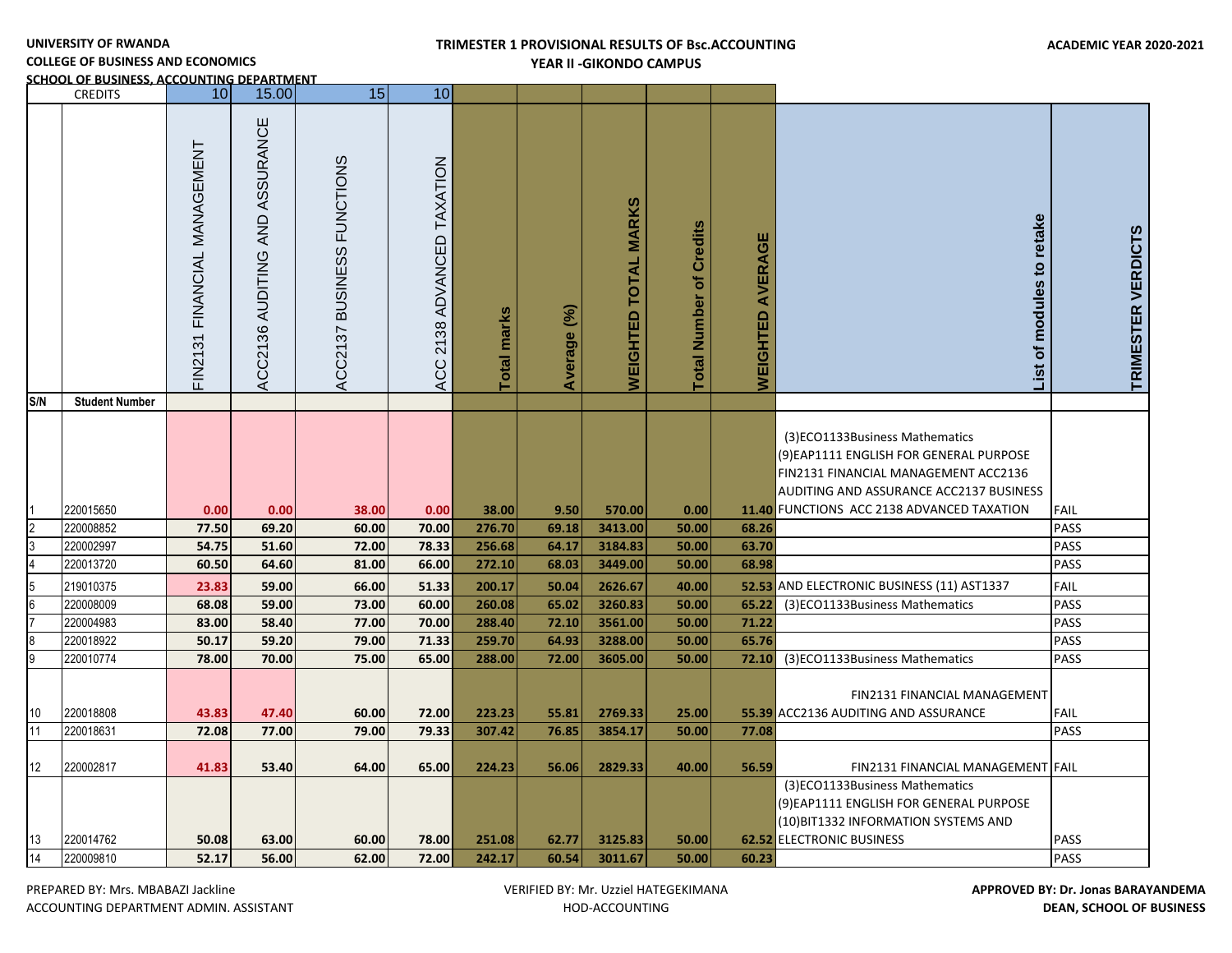#### **UNIVERSITY OF RWANDA**

### **TRIMESTER 1 PROVISIONAL RESULTS OF Bsc.ACCOUNTING YEAR II -GIKONDO CAMPUS**

**COLLEGE OF BUSINESS AND ECONOMICS**

#### **SCHOOL OF BUSINESS, ACCOUNTING DEPARTMENT**<br>|15 ||20007885 || **79.67 |** 79.80 15 220007885 **79.67 79.80 83.00 80.00 322.47 80.62 4038.67 50.00 80.77** PASS 16 215001990 **87.75 70.80 87.00 82.67 328.22 82.05 4071.17 50.00 81.42** PASS 17 220018929 **53.50 66.80 77.00 72.67 269.97 67.49 3418.67 50.00 68.37** PASS 18 220010170 **73.00 69.92 81.00 82.67 306.58 76.65 3820.41 50.00 76.41** PASS 19 220018894 **88.50 77.00 82.00 81.33 328.83 82.21 4083.33 50.00 81.67** PASS 20 220014400 **76.50 56.60 55.00 75.00 263.10 65.78 3189.00 50.00 63.78** PASS 21 220011484 **76.50 72.80 79.00 81.00 309.30 77.33 3852.00 50.00 77.04** PASS 22 220006042 **76.42 81.00 87.00 72.67 317.08 79.27 4010.83 50.00 80.22** PASS 23 220001078 **67.33 45.60 86.00 54.00 252.93 63.23 3187.33 35.00 63.75** ACC2136 AUDITING AND 63.75 ASSURANCE FAIL 24 220017604 **65.00 53.60 68.00 57.33 243.93 60.98 3047.33 50.00 60.95** PASS 25 220003943 **50.42 62.80 69.00 77.33 259.55 64.89 3254.50 50.00 65.09** (3)ECO1133Business Mathematics (10)BIT1332 INFORMATION SYSTEMS AND 65.09 ELECTRONIC BUSINESS PASS 26 220016903 **77.00 65.89 50.00 69.67 262.55 65.64 3204.99 50.00 64.10** PASS 27 220018957 **77.00 63.40 71.00 71.67 283.07 70.77 3502.67 50.00 70.05** PASS 28 220007695 **57.42 59.00 70.00 71.33 257.75 64.44 3222.50 50.00 64.45** (3)ECO1133Business Mathematics PASS 29 220005961 **0.00 57.00 64.00 63.33 184.33 46.08 2448.33 40.00 48.97** FIN2131 FINANCIAL MANAGEMENT FAIL 30 216160642 **63.83 0.00 0.00 63.83 15.96 638.33 10.00 12.77** (1)GMT 1131 Introduction to Business 12.77 Management (2) ECO 1131 Principles of FAIL 31 216225507 **0.00 0.00 58.67 58.67 14.67 586.67 10.00 11.73** (1)GMT 1131 Introduction to Business 11.73 Management (2) ECO 1131 Principles of FAIL 32 216324998 **33.08 11.00 61.00 23.00 128.08 32.02 1640.83 15.00 32.82** (1)GMT 1131 Introduction to Business **32.82** Management (2) ECO 1131 Principles of FAIL 33 219000574 **87.50 74.00 87.00 74.00 322.50 80.63 4030.00 50.00 80.60** (1)GMT 1131 Introduction to Business 80.60 Management (2) ECO 1131 Principles of PASS 34 219003842 **0.00 0.00 0.00 0.00 0.00 0.00 0.00 0.00** (1)GMT 1131 Introduction to Business **0.00** Management (2) ECO 1131 Principles of FAIL 35 219009729 **0.00 0.00 0.00 0.00 0.00 0.00 0.00 0.00** (1)GMT 1131 Introduction to Business **0.00** Management (2) ECO 1131 Principles of FAIL 36 220003789 **83.33 66.00 82.00 75.67 307.00 76.75 3810.00 50.00 76.20** (1)GMT 1131 Introduction to Business 76.20 Management (2) ECO 1131 Principles of PASS 37 220003988 **76.00 65.00 71.00 81.67 293.67 73.42 3616.67 50.00 72.33** (1)GMT 1131 Introduction to Business **72.33** Management (2) ECO 1131 Principles of PASS 38 220006188 **0.00 0.00 0.00 0.00 0.00 0.00 0.00 0.00** (1)GMT 1131 Introduction to Business **0.00** Management (2) ECO 1131 Principles of FAIL 39 220003032 **71.75 79.00 91.00 77.67 319.42 79.85 4044.17 50.00 80.88** (1)GMT 1131 Introduction to Business 80.88 Management (2) ECO 1131 Principles of PASS 40 220004626 **60.17 59.00 80.00 72.00 271.17 67.79 3406.67 50.00 68.13** (1)GMT 1131 Introduction to Business 68.13 Management (2) ECO 1131 Principles of PASS 41 220008007 **75.92 73.00 79.00 80.00 307.92 76.98 3839.17 50.00 76.78** (1)GMT 1131 Introduction to Business **76.78** Management (2) ECO 1131 Principles of PASS 42 220015538 **70.83 61.00 74.00 66.00 271.83 67.96 3393.33 50.00 67.87** (1)GMT 1131 Introduction to Business 67.87 Management (2) ECO 1131 Principles of PASS 43 220013274 **67.17 57.00 72.00 75.00 271.17 67.79 3356.67 50.00 67.13** (1)GMT 1131 Introduction to Business 67.13 Management (2) ECO 1131 Principles of PASS